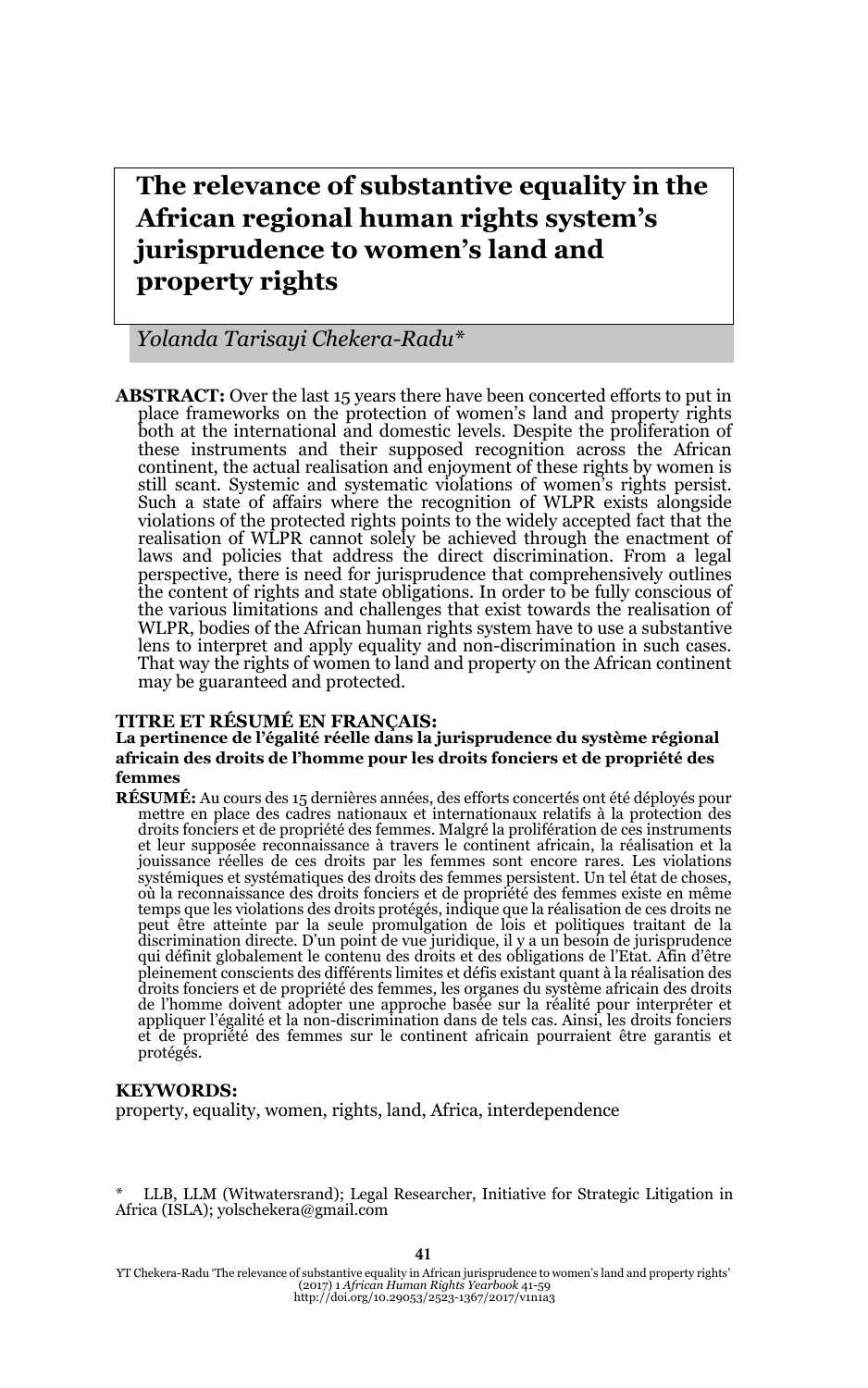| <b>CONTENT:</b> |                                                                       |  |
|-----------------|-----------------------------------------------------------------------|--|
|                 |                                                                       |  |
| 2               |                                                                       |  |
| 3               |                                                                       |  |
|                 |                                                                       |  |
|                 | Equality and non-discrimination and their relevance to women's land   |  |
|                 |                                                                       |  |
| 5               | The application of substantive equality in international human rights |  |
|                 |                                                                       |  |
| 6               |                                                                       |  |
|                 |                                                                       |  |
|                 |                                                                       |  |
|                 |                                                                       |  |

### **1 INTRODUCTION**

Of all the rights that accrue to women, the right to land and property is one of the most significant, particularly on the African continent as a larger proportion of women live in rural areas and their livelihood is closely tied to land. While the importance of land and property rights for women is recognised, a substantial number of women have not realised their rights. In this regard, this article explores the right to equality particularly as guaranteed through the equality provisions and how it has been interpreted and applied within the African regional human rights system with the view to ascertain whether the interpretation of these rights is facilitative of the realisation of women's rights to land and property.

Over the last 15 years there has been wide recognition of women's human rights under international, regional and domestic laws. To date a plethora of instruments on these rights exist. Extensive research has shown the realisation of women's rights particularly rights to land and property has positive implications for the improvement of women's lives and for development.<sup>1</sup> Conversely, literature has also shown that while recognition of these rights is gaining acceptance through inclusion in a number of legal documents, there is a vast disparity in the actual enjoyment of these rights in many countries.<sup>2</sup> In Africa this is no different.

A number of instruments in the African human rights system contain provisions that guarantee or are relevant to the protection and realisation of women's rights. In spite of these guarantees systemic violations of these rights are rampant. Underlying these violations is inequality and discrimination. One of the critical rights accruing to women that is yet to be fully realised is the right to property. A significant number of women across the continent lack secure rights to property and at the heart of these violations and non-realisation of

<sup>1</sup> B Agarwal *A field of one's own: gender and land rights in South Asia* (1994); LN *Fonjong Issues in women's land rights in Cameroon* (2012); H Swaminathan *Women's property rights HIV and AIDS & domestic violence: research findings from two districts in South Africa and Uganda* (2008).

<sup>2</sup> Open Society Foundations 'Securing women's land and property rights, a critical step to address HIV, violence, and food security' http://globalinitiative-escr.org/wpcontent/uploads/2014/03/Securing-Womens-Land-Property-Rights-20140307.pdf (accessed 18 June 2017).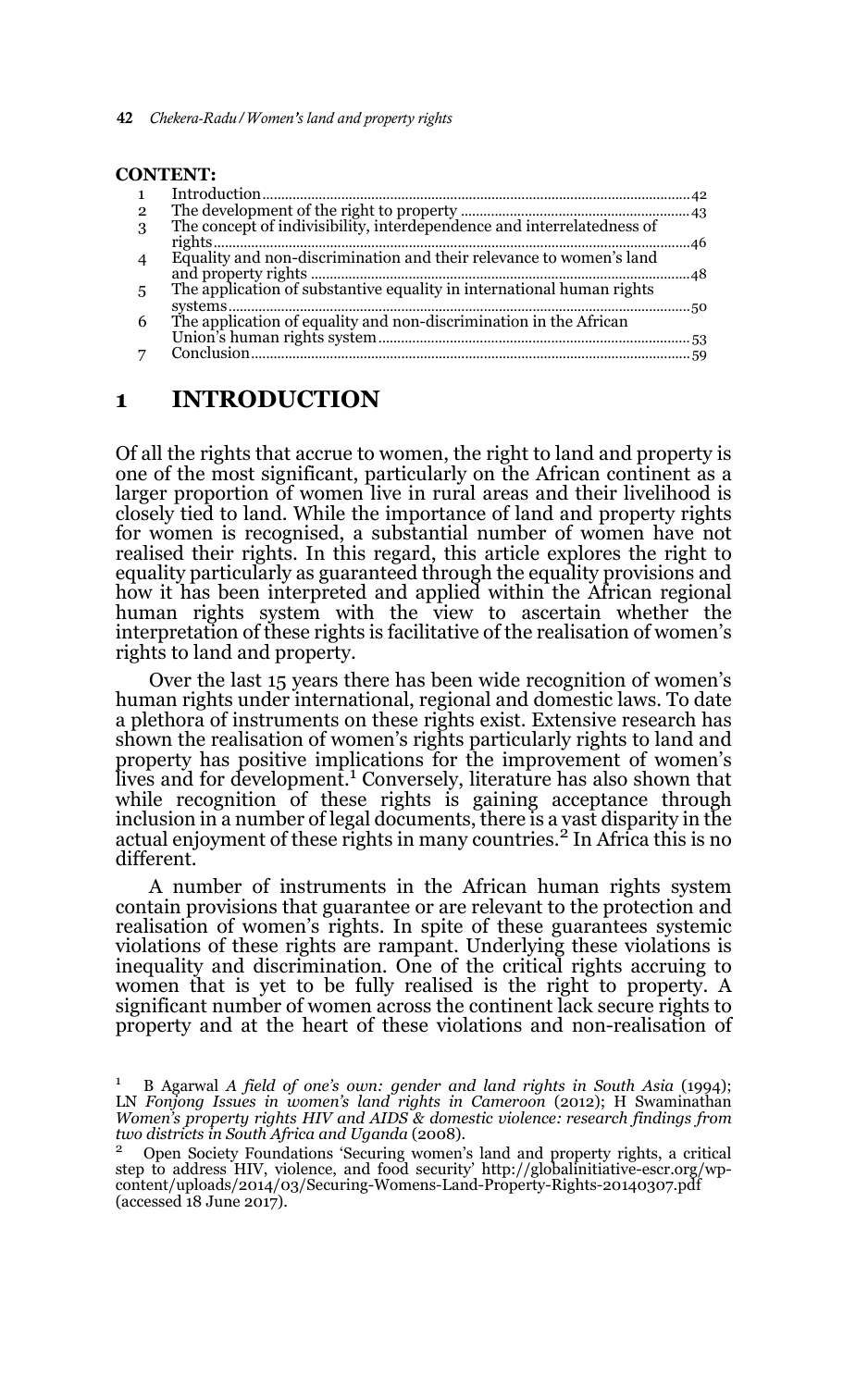women's property rights lies inequality. The bodies of the African human rights system can contribute to the realisation of women's rights through development of progressive norms on the right to property for women. The development of these norms at the regional level has the potential to enhance the protection of similar rights at the domestic level.

Taking into account the indivisibility, interdependency and interrelatedness of all rights, the rights to equality and nondiscrimination have a critical role to play towards the realisation and protection of women's land and property rights. As Bulto highlights, 'equality dictates the distribution of public resources for the protection and promotion of, several rights and 'other prized social goods and services to everyone at equal measure.'3 Further, the African Commission on Human and Peoples' Rights (African Commission) has detailed the importance of equality as the basis of the enjoyment of all other rights.4 For the interpretation of equality and its application to contribute to the realisation of women's right to property, the bodies tasked with the implementation of the various provisions must be accepting of the interdependence of rights.

The article begins with a brief overview of the development of property rights including on the African continent. The concept of indivisibility, interdependence and interrelatedness of rights and its recognition on the African system follows. Thereafter the right to equality, its development and content as applied in the international human rights system is discussed with the purpose of establishing a lens with which to view and compare the development of the right to equality in the African human rights system. The article concludes by unpacking the application of equality and non-discrimination by the African Commission.

# **2 THE DEVELOPMENT OF THE RIGHT TO PROPERTY**

Over the years, human rights law has accumulated a number of instruments guaranteeing the right to property as a human right. The earliest formulations of this right in international human rights laws is captured under article 1(1) of the Universal Declaration of Human Rights (Universal Declaration) which provides that 'everyone has the right to own property alone as well as in association with others.'5 The recognition of this right was without controversy and due to the controversies on the nature of the right that prevailed at the time regarding its role, functions and restrictions, the right to property was not included in the two key foundational human rights treaties of the

<sup>3</sup> TS Bulto 'The utility of cross-cutting rights in enhancing justiciability of socioeconomic rights in the African Charter on Human and Peoples' Rights' (2010) 29 *University of Tasmania Law Review* 142.

<sup>4</sup> *Bissangou v Republic of Congo* (2006) AHRLR 80 (ACHPR 2006). 5 Universal Declaration of Human Rights.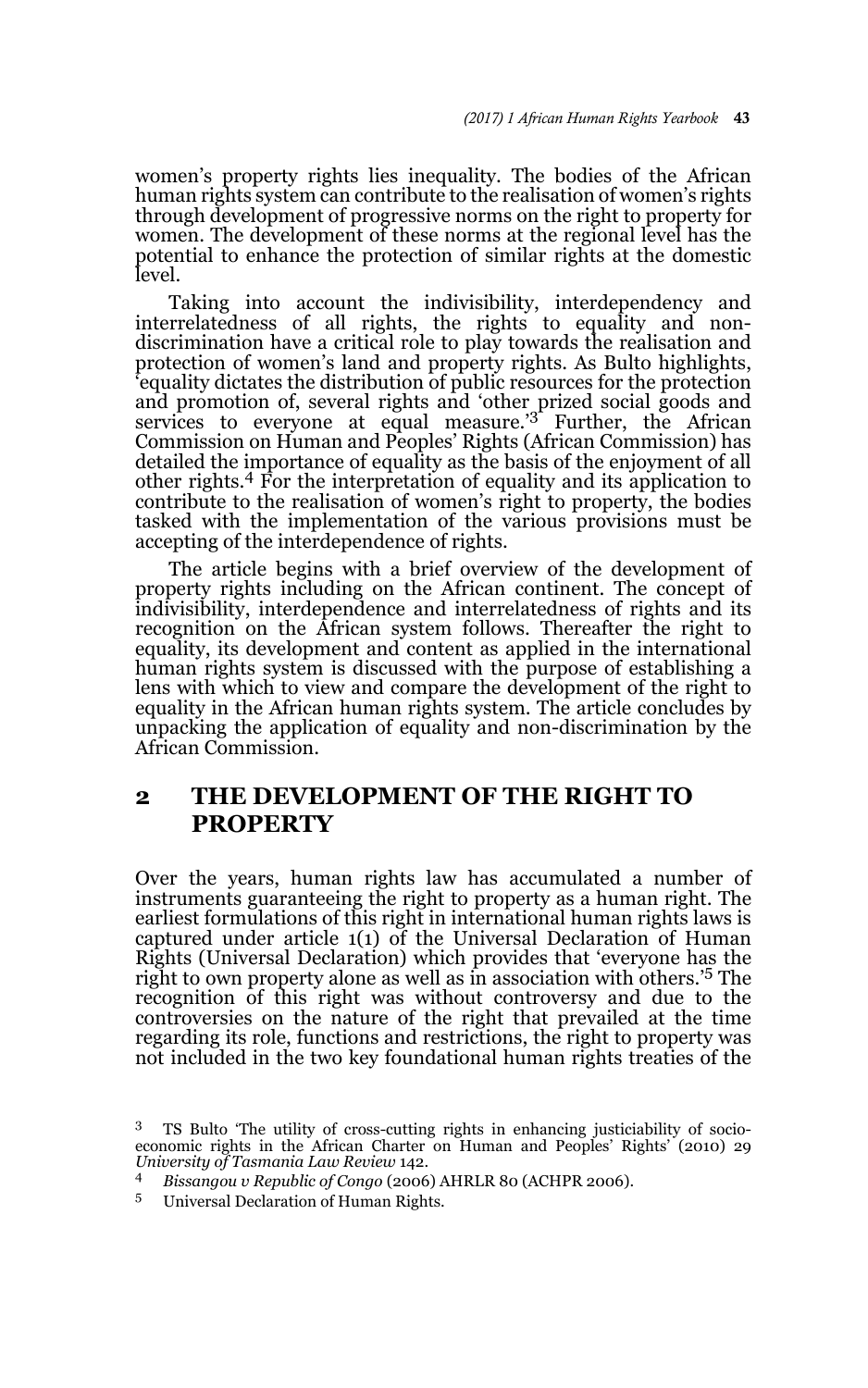United Nations, namely, the International Covenant on Civil and Political Rights (ICCPR) and the International Covenant on Economic, Social and Cultural Rights (ICESCR).

After its expression in the Universal Declaration, the protection of property was mostly articulated in international instruments aimed at the protection of vulnerable people. Treaties that utilised this approach include the 1954 Convention relating to the Status of Stateless Persons<sup>6</sup> and the Convention on the Status of Refugees.7 Of particular relevance to the property rights of women is the Convention on the Elimination of all forms of Discrimination against Women (CEDAW). CEDAW does not have a specifically articulated right to property, however, several of the convention's provisions have relevance to the protection of property rights. Such provisions include articles guaranteeing rights to social security,<sup>8</sup> access to credit and loans,<sup>9</sup> and to administer property.<sup>10</sup>

Within the treaties of the regional African human rights system, there are several articles that have a bearing on the protection of the right to property.<sup>11</sup> Article 14 of the African Charter on Human and Peoples' Rights (African Charter) is the principal provision guaranteeing the right to property. The provision states that 'the right to property shall be guaranteed'. As Golay and Cismas point out, even though the provision does not specify to whom the right accrues, in light of the Charter's equality provisions in article 2 and jurisprudence of the African Commission, every individual has the right to property.<sup>12</sup> The Protocol to the African Charter on Human and Peoples' Rights on the Rights of Women in Africa (African Women's Rights Protocol) also includes a number of provisions that are of relevance to the protection of women's property rights. Such provisions include articles on the protection women's property right during marriage,<sup>13</sup> and at the dissolution of marriage,<sup>14</sup> access to land,<sup>15</sup> adequate housing,<sup>16</sup> and inheritance.17

In articulating the right to property and its importance, the African Commission has stated that the right to property encompasses the rights of an individual, group or people to the peaceful enjoyment of

9 Article 13(b), 14(g) of the African Women's Rights Protocol.<br> $^{19}$  Article 15(a) and 16(b) of the African Women's Rights Proto

- <sup>13</sup> Article 6(j) of the African Women's Rights Protocol.
- <sup>14</sup> Article 7(d) of the African Women's Rights Protocol.<br><sup>15</sup> Article 15(a) of the African Women's Rights Protocol.
- Article 15(a) of the African Women's Rights Protocol.
- <sup>16</sup> Article 16 of the African Women's Rights Protocol.
- <sup>17</sup> Article 21 of the African Women's Rights Protocol.

<sup>6</sup> UN 1954 Convention relating to the Status of Stateless Persons 360 UNTS 117 articles 13 & 14.

<sup>7</sup> TRG van Banning *The human right to property* (2002) 49; articles 13 & 14 of the UN 1951 Convention Relating to the Status of Refugees 189 UNTS 137 (UN Refugee Convention).

<sup>&</sup>lt;sup>8</sup> Article 11(e), 14(c) of the African Women's Rights Protocol.

Article  $15(2)$  and  $16(h)$  of the African Women's Rights Protocol.

<sup>&</sup>lt;sup>11</sup> See article 13(3) guaranteeing the rights to public property and article 21 on peoples' rights to wealth and natural resources.

<sup>12</sup> C Golay & I Cismas 'Legal opinion: the right to property from a human rights perspective' https://ssrn.com/abstract=1635359 (accessed 15 June 2017).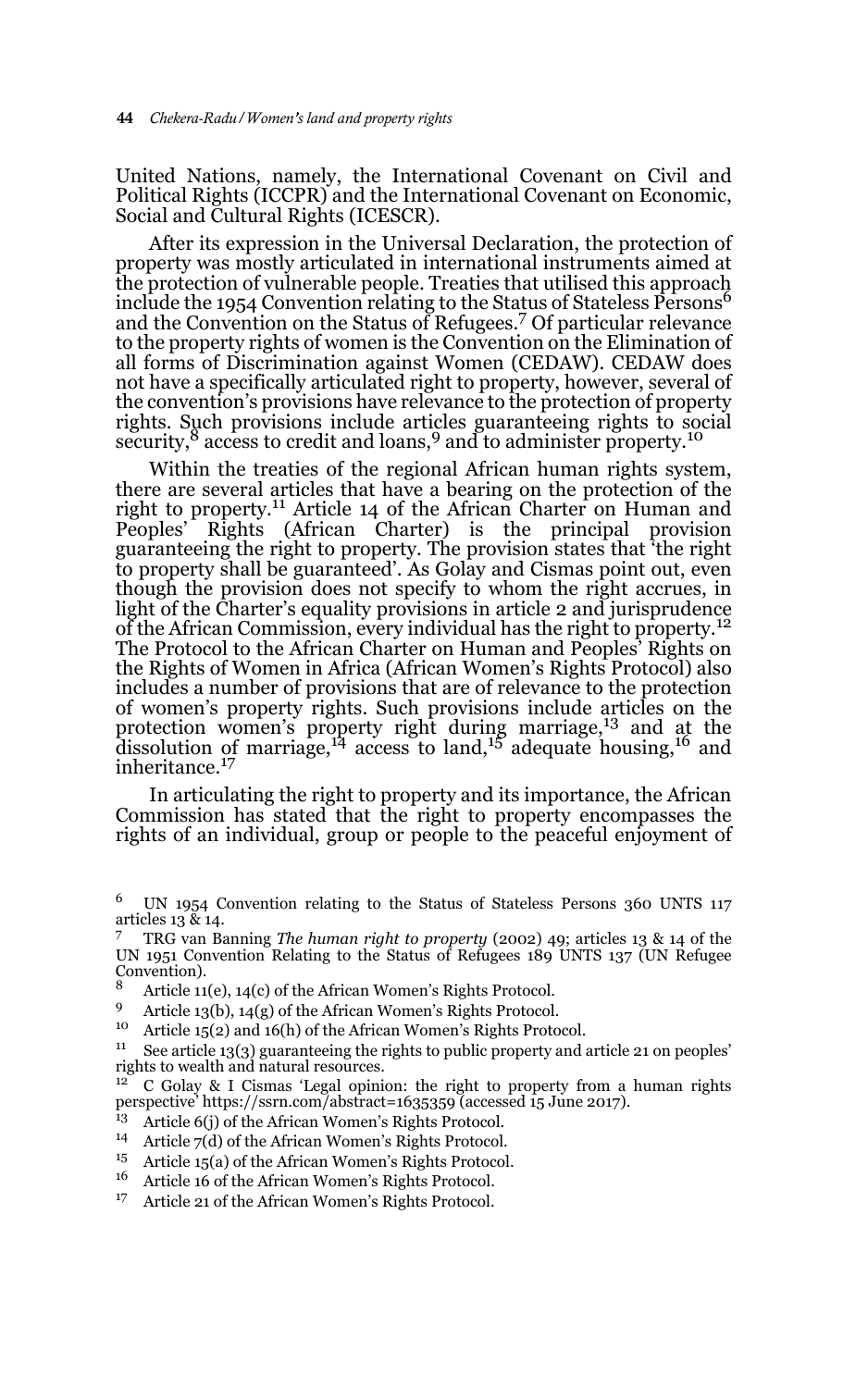property.18 Further, the Commission has highlighted that ensuring non discrimination in the right to property requires 'measures to modify or prohibit harmful social, cultural or other practices that prevent women and other members of vulnerable and disadvantaged groups from enjoying their right to property, particularly in relation to housing and  $lan^{\prime}$ <sup>19</sup>

As in most parts of the world however, the denial of women's land and property rights in Africa is pervasive. This is in spite of the widely accepted importance of women's control, and access to land and property to development goals. To date, systemic and systematic violations of women's land and property rights exist in many African countries in the form of statutory and customary laws, policies and practices and social norms that are widely discriminatory. These patriarchal beliefs and ideologies are deeply entrenched in the various ways through which women acquire rights to land and property.

A number of African countries have dual legal systems, with statutory law coexisting with customary or religious laws. Owing to the patriarchal beliefs as highlighted above and how a significant number of people's affairs end up being regulated through customary law the land and property rights of a large number of women have therefore been very precarious. In many instances, concerning women's land and property rights, discriminatory customary laws have tended to dominate land tenure systems, resulting in women's access to land or property being closely tied to their relationship to a man – as daughters, wives, widows and sisters. In some countries where laws have been enacted that prohibit discrimination, and constitutions guarantee equality, the application of these provisions to family and personal laws is exempted. Further, power imbalances and stereotypes within the family and home particularly around the role of women significantly pose threats to realisation of women's property rights.

As Banning points out, the right to property has linkages with a host of other rights.20 The right to equality is one of these rights. That equality and property are closely linked cannot be doubted and there can be no question that in addition to the direct enforceability of property rights, equality jurisprudence has a critical role to play in securing women's rights to land and property. Putting this perspective forward, Bulto has propositioned that 'whenever a given socioeconomic right is infringed, it usually leads to, results from or is accompanied by the violation of one or a combination of the right to equality, the right to judicial protection and the right to due process. A redress to the latter could also remedy violations of socio-economic rights.'21 This article proceed on the same assumption that the effective

<sup>&</sup>lt;sup>18</sup> African Commission on Human and Peoples' Rights 'Principles And Guidelines on the Implementation of Economic, Social And Cultural Rights In The African Charter On Human And Peoples' Rights' http://www.achpr.org/files/instruments/economic-social-cultural/achpr\_instr\_guide\_draft\_esc\_rights\_eng.pdf 53 (accessed 17 September  $2017$ ).<br> $19 - p_1$ 

<sup>19</sup> Principles and Guidelines on Implementation of ESCRR (n 18 above) 55.

<sup>&</sup>lt;sup>20</sup> Van Banning (n 7 above).<br><sup>21</sup> Bulto (n 3 above) 143.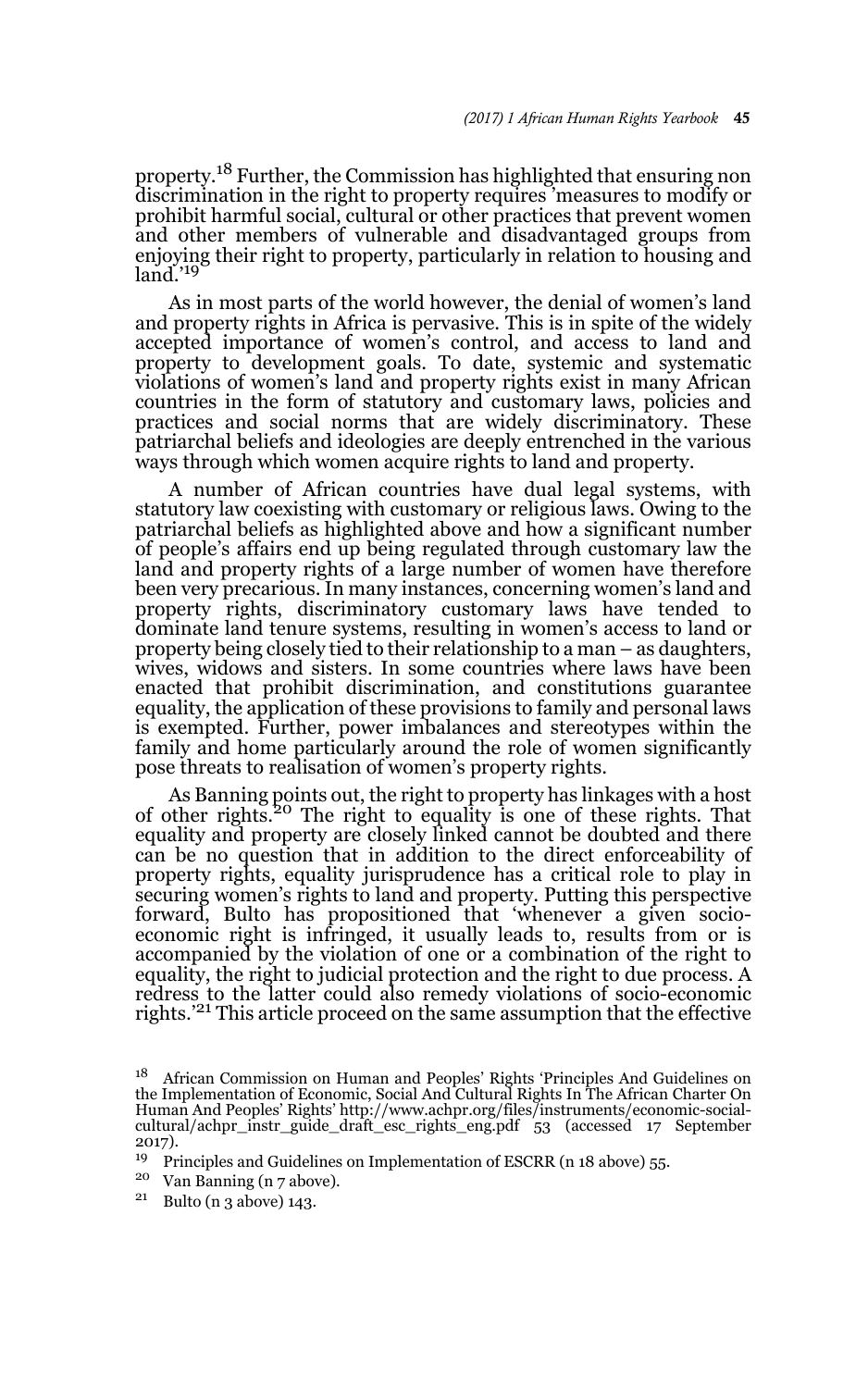implementation of women's equality guarantees is likely to contribute to the greater protection of women's property rights.

# **3 THE CONCEPT OF INDIVISIBILITY, INTERDEPENDENCE AND INTERRELATEDNESS OF RIGHTS**

The indirect approach of using the indivisibility, interdependency and interrelatedness of all rights has widely been accepted by scholars. $^{22}$ The principle of interdependence of rights which posits that rights are mutually reinforcing emerged as a refutal of the premise that certain categories of rights were more important than others. Traditionally, the principle was taken to mean that no right was greater in importance and in implementation. It suggests that through interpretation, the application of one right is capable of strengthening the application of another right.

Writing extensively on interdependence Scott highlights that the concept has been developed not for the sake of rights but for the sake of people entitled to the rights as the values 'related to the full development of personhood cannot be protected and nurtured in isolation.<sup>223</sup> He concludes that interdependence mainly take two forms, namely, organic interdependence and related interdependence.<sup>24</sup> Organic interdependence makes reference to when one right forms part of another right and as a result the protection of the core right would<br>entail protection of the other right.<sup>25</sup> He further distinguishes organic interdependence into logical and effectivist conception, with the former meaning that the derivative right is a more specific form of the core right while the latter meaning the effectiveness of the core right<br>depends on the derivative right.<sup>26</sup> Under related interdependence two distinct rights are mutually reinforcing and therefore to protect one will indirectly result in the protection of the other.

Several authors have written on the benefits of using the indirect approach to the protection of rights, which include the experience that often rights have benefited more at all levels of human rights systems through enforcement using indirect protection.27 Further, 'unlike the typical socio-economic rights, the cross-cutting rights to equality, judicial protection and due process guarantees have been concretely

 $22$  As above.

<sup>26</sup> Scott (n 23 above) 782.

<sup>23</sup> C Scott 'Interdependence and permeability of human rights norms: towards a partial fusion of the International Covenants of Human Rights' (1989) 27 *Osgoode Hall Law Journal* 769.

<sup>24</sup> As above.

<sup>25</sup> As above.

 $27$  L Chenwi 'Permeability of rights in the jurisprudence of the African Commission' (2014) 39 *South African Yearbook of International Law*; S Liebenberg & B Goldblatt 'The interrelationship between equality and socio-economic rights under South Africa's transfrormative Constitution' (2007) 23 *South African Journal on Human Rights* 335;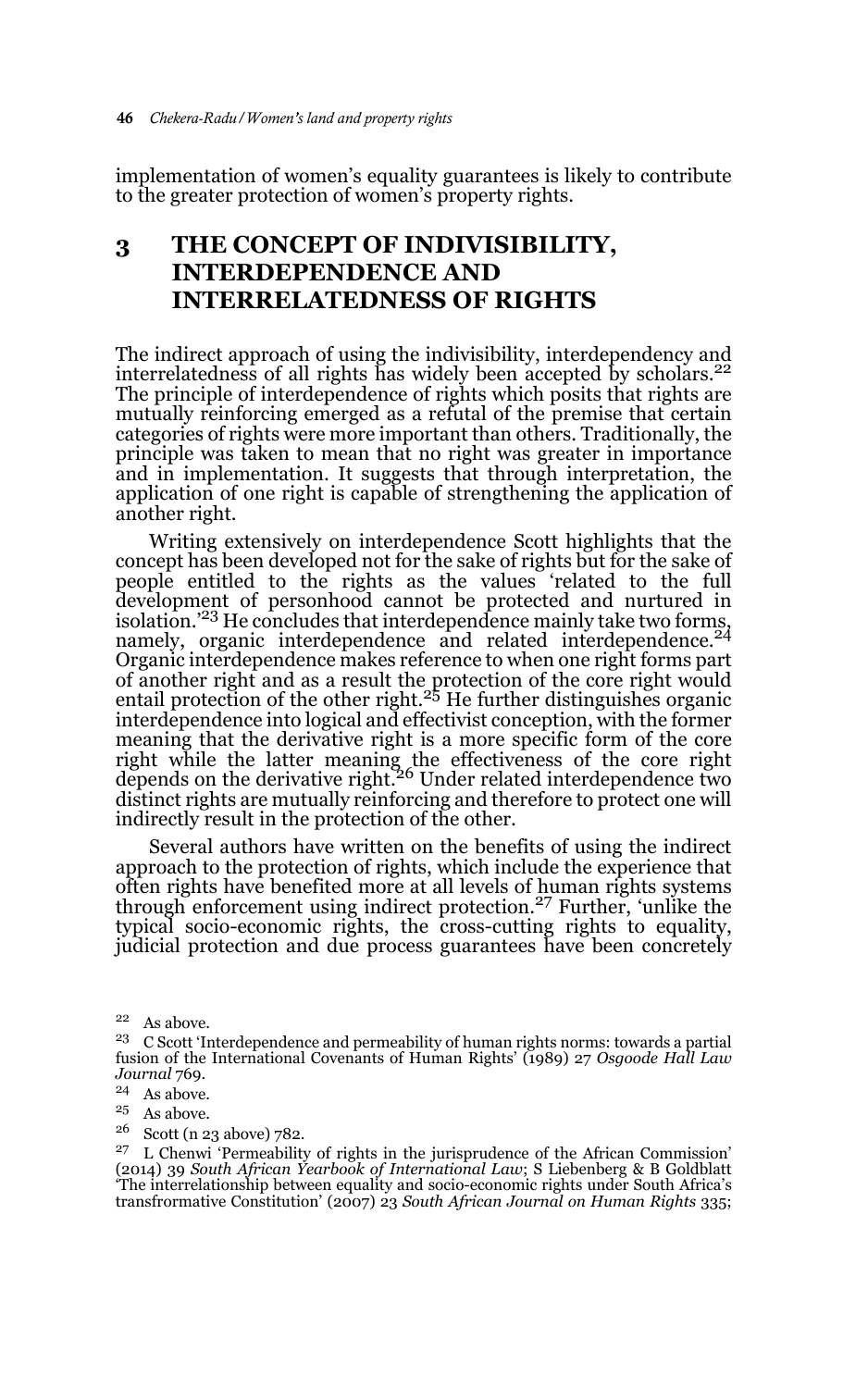and repeatedly relied upon by the African Commission'.28 Bulto highlights more of these advantages and states that the utility of cross cutting rights is that they are already established and undisputed rights within different systems and use of the permeability approach has the potential to reveal inherent hidden aspects of socio-economic rights.<sup>29</sup> As a result not only will the advantage be in the enhanced normative content of rights but the justiciability of these rights will also be enhanced.30 The elaboration of the content of rights is quite significant as it is through this process that identification of right violations is made easier and state obligations regarding that right can be established. In *Legal Resources Foundation v Zambia*, the African Commission stressed these sentiments and stated that 'it is only to the extent that the Commission is prepared to interpret and apply the Charter that Governments would appreciate the extent of its obligations and citizens understand the scope of the rights they have under the Charter.'<sup>31</sup>

The African Charter in its preamble gives cognisance to the principle of indivisibility, interdependence and interrelatedness of rights provided for in the instrument. It acknowledges that the different categories of rights cannot be disassociated from each other and that the realisation of rights in one category is mutually beneficial to the realisation and enjoyment of other rights. The jurisprudence of the African Commission reflects the recognition of the interdependence of rights. It has used this approach in a number of communications filed before it. The *Social and Economic Rights Action Centre and the Centre for Economic and Social Rights v Nigeria* (*SERAC* case), presents the Commission's classical case in the application of interdependence of rights. The Commission used the interdependence of rights to guarantee protection of the right to housing which is not specifically provided for in the Charter through an inference of its existence from the combined reading of the rights to property, health and family protection.32 Further, the Commission derived the right to food from the right to life, the right to health and the right of all peoples to 'their economic, social and cultural development with due regard to their freedom and identity and in the equal enjoyment of the common heritage of mankind.<sup>'33</sup> In the same communication, the Commission

H Quane 'A further dimension to the interdependence and indivisibility of human rights?: recent developments concerning the rights of indigenous peoples' (2012) 25 *Harvard Human Rights Journal* 49; Sisay Alemahu Yeshanew 'Approaches to the justiciability of economic, social and cultural rights in the jurisprudence of the African Commission on Human and Peoples' Rights: progress and perspectives' (2011) 11 *African Human Rights Law Journal* 334.

<sup>&</sup>lt;sup>28</sup> Bulto (n 3 above).<br><sup>29</sup> Bulto (n 3 above).

 $^{29}$  Bulto (n 3 above) 145

As above.

<sup>31</sup> *Legal Resources Foundation v Zambia* (2001) AHRLR 84 (ACHPR 2001) para 62.

<sup>32</sup> *Social and Economic Rights Action Centre (SERAC) & Another v Nigeria* (2001) AHRLR 60 (AHRLR 2001) para 63.

<sup>33</sup> *SERAC* (n 32 above) para 64.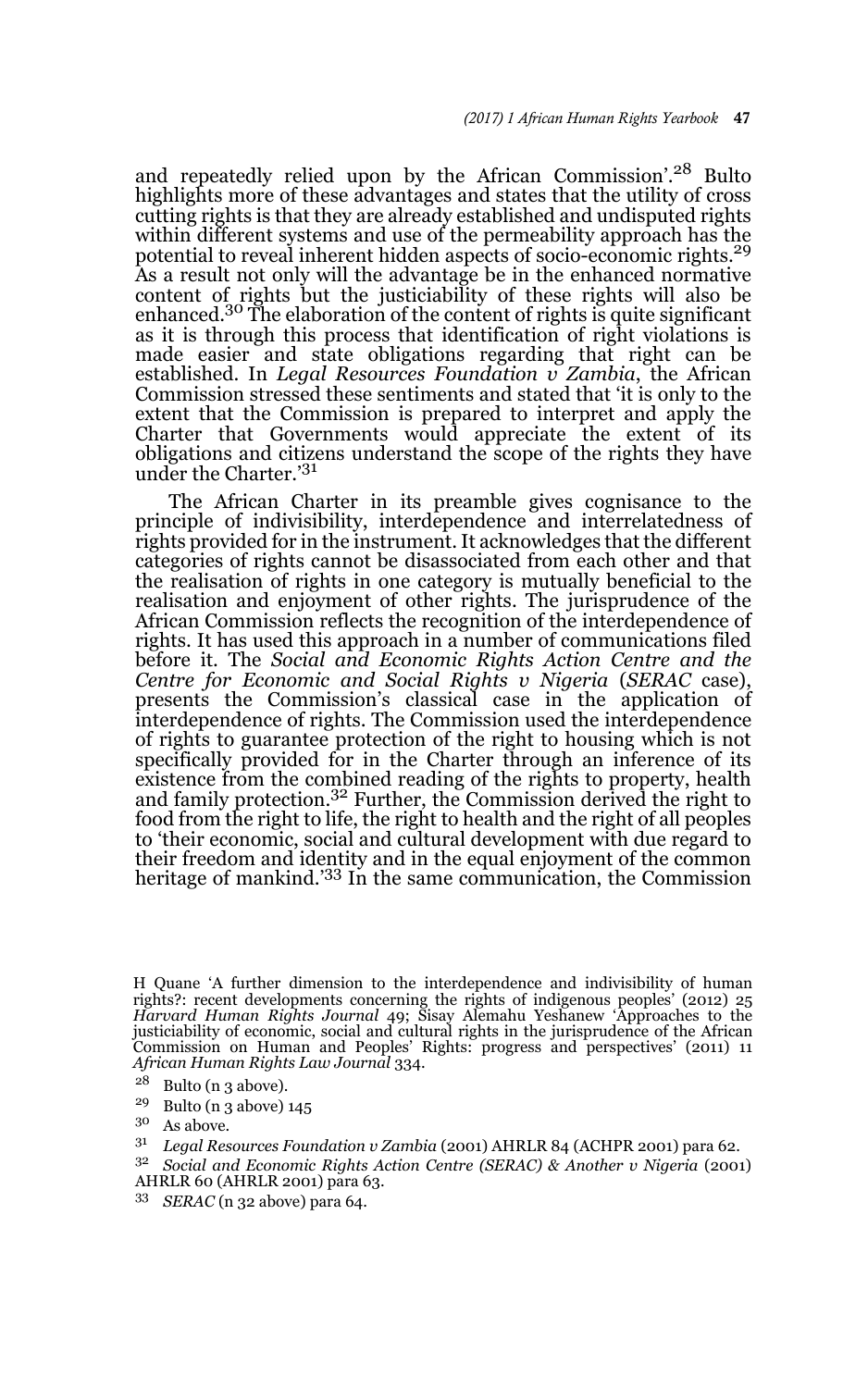also found linkages between the rights to health in article 16 and the right to a general satisfactory environment in article 24.34 In *Free Legal Assistance Group v Zaire*, the Commission also expanded on the right to health by finding that the failure to provide for basic services such as safe drinking water were a violation of this right.<sup>35</sup> Similarly, in the *Sudan Human Rights Organisation and Centre on Housing Rights and Evictions (COHRE) v Sudan* communication, the Commission showed its acceptance of interrelatedness of rights by referencing the jurisprudence of international law that includes the right to dignity as a component of the right to life.<sup>36</sup>

## **4 EQUALITY AND NON-DISCRIMINATION AND THEIR RELEVANCE TO WOMEN'S LAND AND PROPERTY RIGHTS**

In order to appreciate the development of equality within the African human rights system it is imperative to carry out an exposition of the right to equality and non-discrimination in order to ascertain how the right is formulated, how it has developed and has been interpreted and applied at various levels. The section makes reference to equality under the United Nations human rights system and at domestic level.

A review of literature on the right to equality shows that the earliest conceptions of equality are generally traced back to Aristotle who posited the view that like should be treated as alike and unlike cases differently.<sup>37</sup> This view of equality known as formal equality is based on the view that fairness arises from equal treatment rendered on the basis of similarities in determined characteristics. What formal equality calls for is that laws and policies apply to everyone in the same way. In ensuring formal equality an individual's circumstances are of no relevance and as a result formal equality is said to disfavour arbitrary decision making.38 It is worth mentioning at this point that formal equality is closely intertwined with the prohibition of direct discrimination which like formal equality also relies on comparators. It is akin to the prohibition of direct discrimination which sanctions less favourable treatment based on a prohibited ground. Formal equality and non-discrimination therefore emphasises that opportunities should not be availed on the basis of group identity but rather on merit.

<sup>34</sup> *Sudan Human Rights Organisation and Centre on Housing Rights & Evictions (COHRE) v Sudan* (2009) AHRLR 153 (ACHPR 2009).

<sup>35</sup> *Free Legal Assistance Group and Others v Zaire* (2000) AHRLR 74 (ACHPR 1995) para 47.

<sup>36</sup> *Sudan Human Rights Organisation* (n 34 above) para 146.

<sup>37</sup> A Smith 'Equality constitutional adjudication in South Africa' (2014) 14 *African Human Rights Law Journal* 609 611; P Westen 'The empty idea of equality' (1982) 95 *Harvard Law Review* 537.

 $38$  'The ideas of equality and non-discrimination: formal and substantive equality' http://www.equalrightstrust.org/ertdocumentbank/The%20Ideas%20of%20Equality% 20and%20Non-discrimination,%20Formal%20and%20Substantive%20Equality.pdf (accessed 25 June 2017).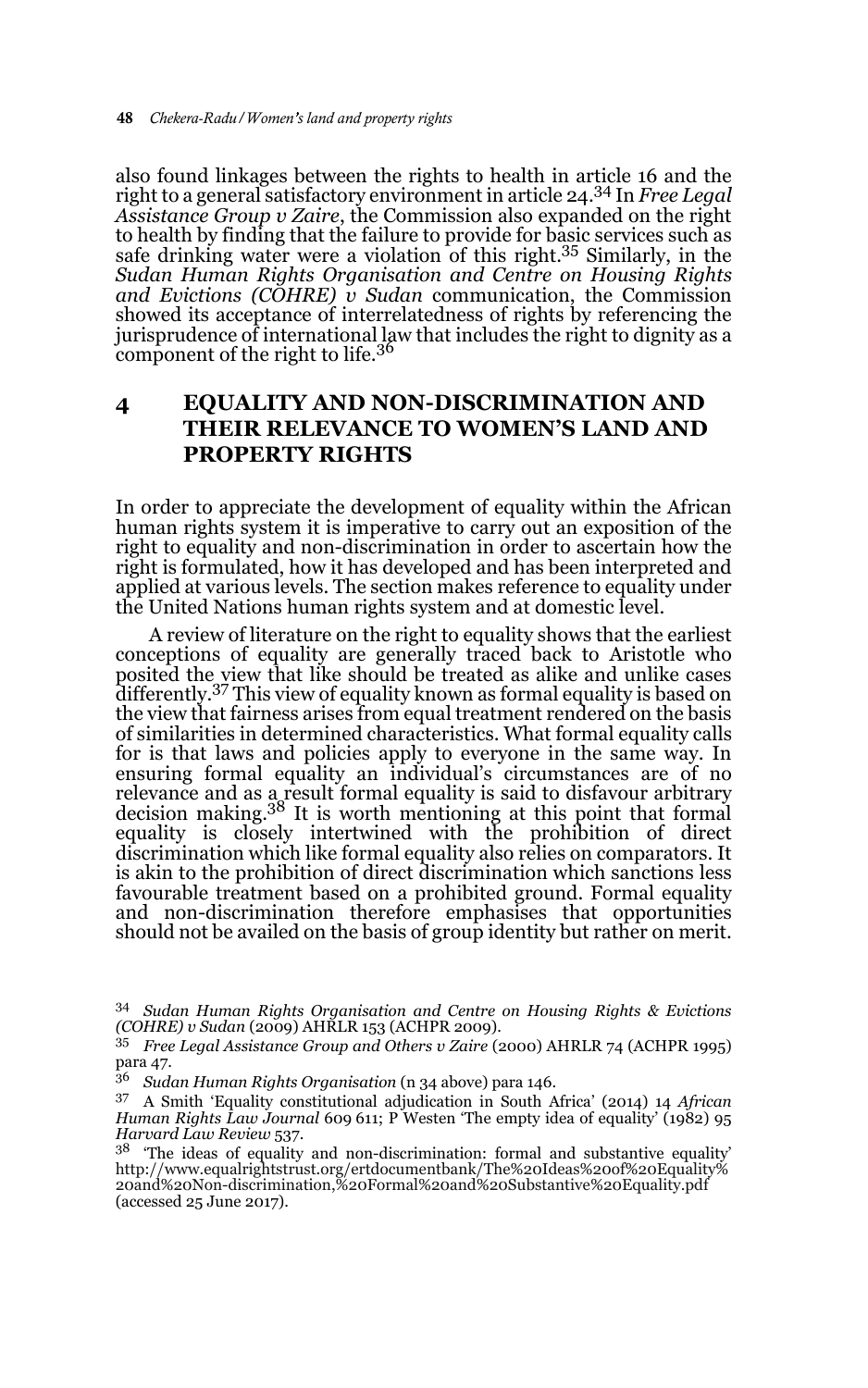Early formulations of this form of equality are found in international law's early conventions.

It is now widely accepted that while formal equality guarantees the same treatment for everyone, there are various intersecting factors such as sex, age, race and disability that make it difficult to attain equality even when people are treated the same way. For women, it was only recently that formal equality resulted in any gains and even then it was successful in 'eliminating explicit barriers to equal treatment'.<sup>39</sup> While this conceptualisation of equality in the past resulted in significant gains for women,<sup>40</sup> over the years the adequacy of formal equality in achieving meaningful equality has been called into question. This inadequacy of formal equality is attributed mainly with how similarity and difference are defined as well as its concern only with the form or framing of rules or laws. Formal equality it has been said:  $4<sup>1</sup>$ 

Fails to understand the structural imbalance of power between men and women and the systemic nature of discrimination. Rightly so, it has come to be accepted that such a narrow formulation of equality creates an illusion of equality while potentially contributing to the entrenchment of inequalities for particular individuals or groups.

The problems encountered by women on the continent highlighted in the previous section attest to this. The existence of formal guarantees to equality have not done much to improve the lived experiences of a significant number of women.

The deficiencies of formal equality have spawned vast literature and scholarship acknowledging the complexities of inequality as a result of its systematic nature, and its entrenchment in social values and behaviours, the institutions, the economic systems of society.<sup>42</sup> In particular feminist scholarship and critique contributed vastly to how a conception of equality that is wider than formal equality can derive any meaningfulness for women. The formulation of equality as substantive equality is one of these. While there are many variations or models to substantive equality such as equality of results, equality of<br>opportunities and the four dimensional formulation,<sup>43</sup> at its most basic level substantive equality recognises that equal treatment in itself does not and indeed did not guarantee equal outcomes or equality of opportunities; as a result the law should take into account relevant differences that pose disadvantage to an individual or a particular group. As opposed to the form of laws, its concern is with the actual enjoyment of a right and unmasking the factors that hinder attainment of equality in fact.

<sup>39</sup> N Levit & RRM Verchick *Feminist legal theory* (2004) 15.

<sup>40</sup> As above.

<sup>41</sup> OM Fiss 'Groups and the equal protection clause' (1976) 5 *Philosophy and Public Affairs* 107.

<sup>42</sup> C Albertyn 'Substantive equality and transformation in South Africa' (2007) 23 *South African Journal on Human Rights* 253.

<sup>43</sup> S Fredman & B Goldblatt 'Gender equality and human rights' http:// www.unwomen.org/-/media/headquarters/attachments/sections/library/publications/ 2015/goldblatt-fin.pdf?vs=1627 (accessed 18 June 2017).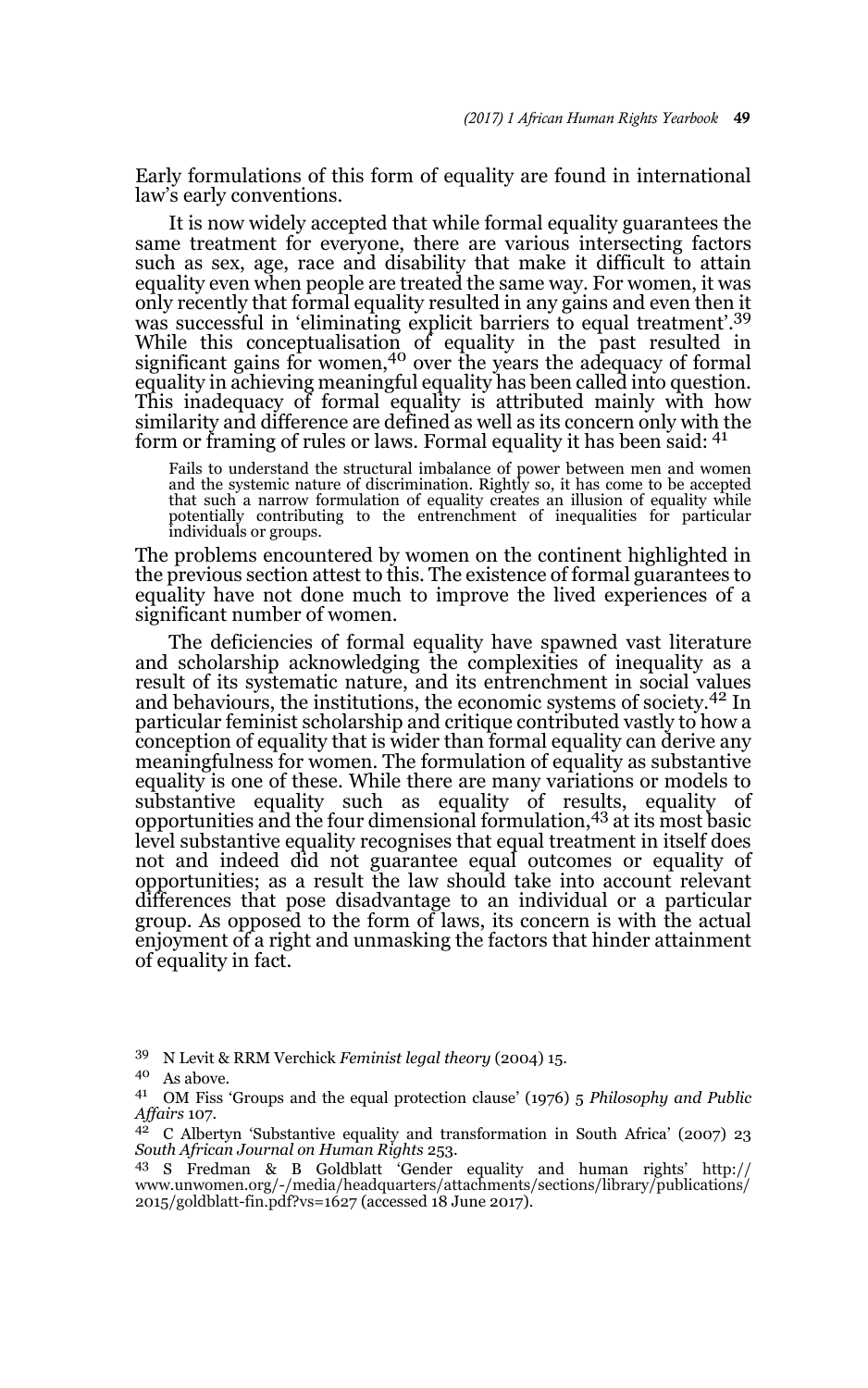While it is beyond the scope of this article to go into the different formulations of substantive equality, a substantive approach to equality delves into the individual's context in order to eliminate barriers that impinge on full realisation of equality. The concern of substantive equality is not only that laws or policies should guarantee equal treatment but it goes further into analysing that the application of laws and policies ensures equal outcomes. Fredman and Goldblatt point out that substantive equality has as its dimensions 'redressing disadvantage; countering stigma, prejudice, humiliation and violence; transforming social and institutional structures; and facilitating political participation and social inclusion.'44 To a large degree this four dimensional approach captures the formulations of the various strands of substantive equality. Put differently, substantive equality should encompass

equality of opportunity under the concept of 'formal equality,' meaning requiring the equal value of all; equal access to the opportunities through pro-active policy and programmatic measures and redistribution; equality of outcomes; sustaining equality of outcomes by institutional reform and creating enabling environment.45

By focusing on redressing disadvantage, substantive equality is achieved through recognising how power imbalances within families result in inequalities that impact access generally.<sup>46</sup> In this instance, the concept of direct discrimination which refers to when a practice, rule, requirement or condition is neutral on its face but impacts disproportionately upon a particular group or individual is of importance. As is the case with the relationship between formal equality and direct discrimination, substantive equality is interlinked with the concept of indirect discrimination albeit that under the four dimensional approach it is an incomplete version. Indirect discrimination sanctions the use of seemingly neutral laws and policies which have disparate outcomes. Indirect discrimination does not however 'redress disadvantage nor require institutional change.<sup>'47</sup>

### **5 THE APPLICATION OF SUBSTANTIVE EQUALITY IN INTERNATIONAL HUMAN RIGHTS SYSTEMS**

There have been a number of ways in which the adoption of substantive equality has been assessed. The formulations of substantive equality mentioned above provide a lens through which to understand how substantive equality has been incorporated. This section explores how equality and non-discrimination have been adopted, interpreted and applied in the international human rights system, particularly, the ICCPR, ICESCR and CEDAW. This includes the interpretation of the

<sup>46</sup> Fredman and Goldblatt (n 43 above).

<sup>44</sup> As above.

<sup>45</sup> UNWomen 'Women's rights to equality: the promise of CEDAW' (2014) 24 http:// asiapacific.unwomen.org/~/media/field%20office%20eseasia/docs/publications/2014/ 7/the%20promise%20of%20cedaw%20final%20pdf.ashx (accessed 18 June 2017).

<sup>47</sup> Fredman and Goldblatt (n 43 above) 8.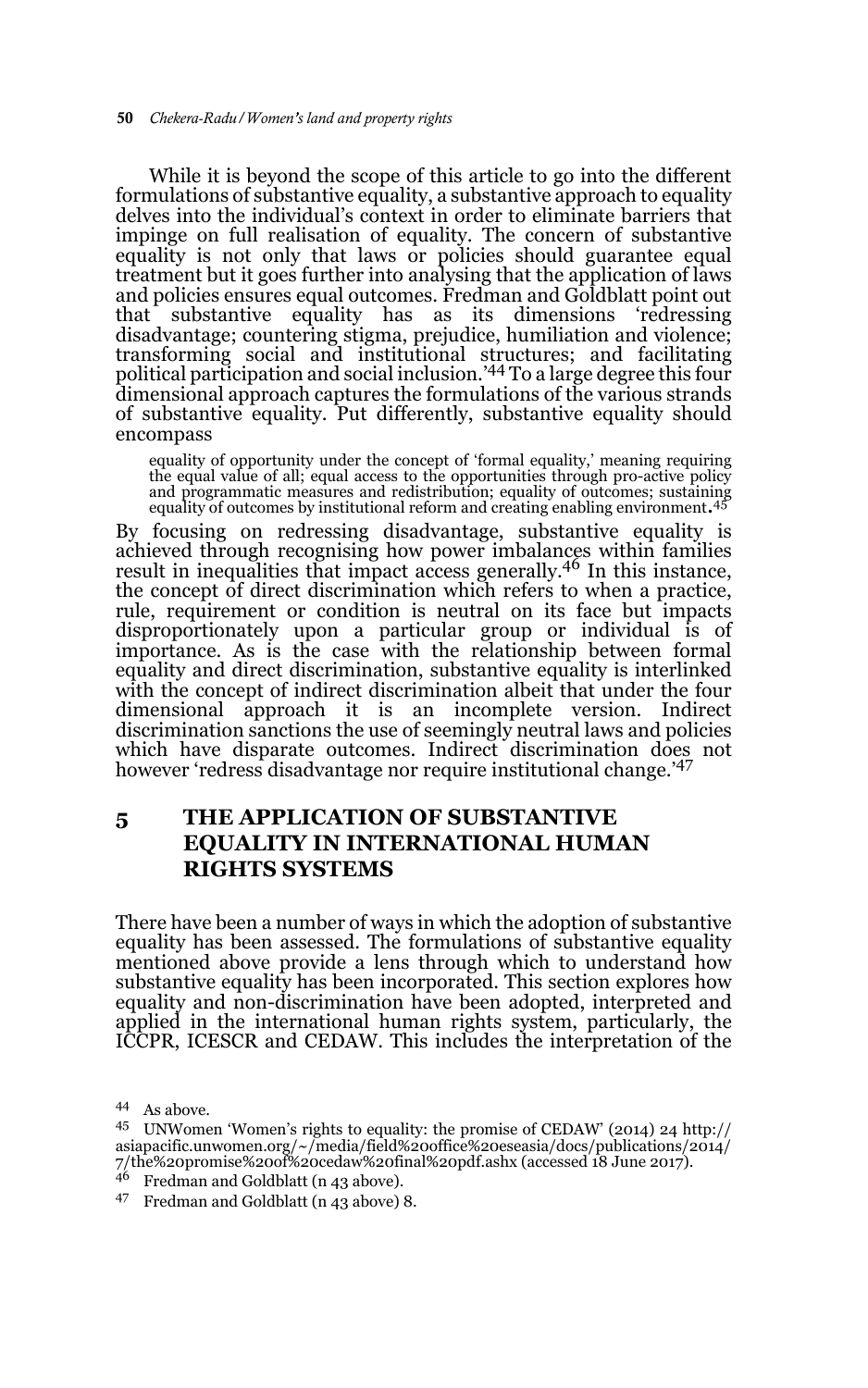right to equality and non-discrimination by the bodies tasked with monitoring these treaties and the jurisprudence of these treaty bodies by looking at the decisions they have made.

While the rights to equality and non-discrimination have been expressed in general terms in the various human rights instruments, there has been growing recognition at various levels that equality should be viewed and interpreted substantively. This can be seen from a thorough comparative analysis of earlier instruments such as the Universal Declaration, the ICCPR and the ICESCR, which couched the equality guarantees in the manner mentioned above. Later treaties such as the CEDAW have evolved towards the substantive approach through provisions that go beyond requiring equal treatment between men and women. A close look at the text of the Convention reveals its adoption of different forms of equality including substantive equality. The treaty's provisions such as those on temporary special measures and those requiring states to modify social and cultural patterns are such examples of giving value to substantive equality. A further way in which international law has moved towards the substantive equality approach is through provisions that impose on states of positive obligations to respect, protect and fulfil the right.<sup>48</sup>

Apart from the treaty provisions, the interpretation and application of the equality and non-discrimination provisions by the various treaty bodies are particularly insightful in establishing development of the substantive approach in international law. These bodies which are mandated with interpreting the provision of the treaties they monitor have done so through General Comments or General Recommendations, communications they receive and Concluding Observations to different countries. The UN Committee on the Elimination of all forms of Discrimination against Women (CEDAW Committee) has underlined the importance of an interpretation of equality that goes beyond formal equality as a means of deconstructing underlying factors that impede on the realisation of women's rights in several of its General Recommendations. The committee has stated that equality requires that states should give attention to differences between men and women which warrant non-identical treatment in order to achieve equality that is transformative, equality of outcomes and equality of opportunities.<sup>49</sup> In addition to affirming substantive equality as a component of the equality guarantees, this interpretation has also informed how the Committee has interpreted the substance of various other rights and the state obligations pursuant to these rights. In addition to calling on states to guarantee formal equality in the enjoyment of several rights, General Recommendations compel states to take into account factors that impede different groups from enjoying<br>rights on an equal footing.<sup>50</sup> Even though as mentioned above the equality guarantee in the ICESCR is phrased in a general manner, the UN Committee on Economic, Social and Cultural Rights (Committee on

<sup>48</sup> Fredman and Goldblatt (n 43 above).

<sup>49</sup> General Recommendation 25.

<sup>50</sup> General Recommendation 24.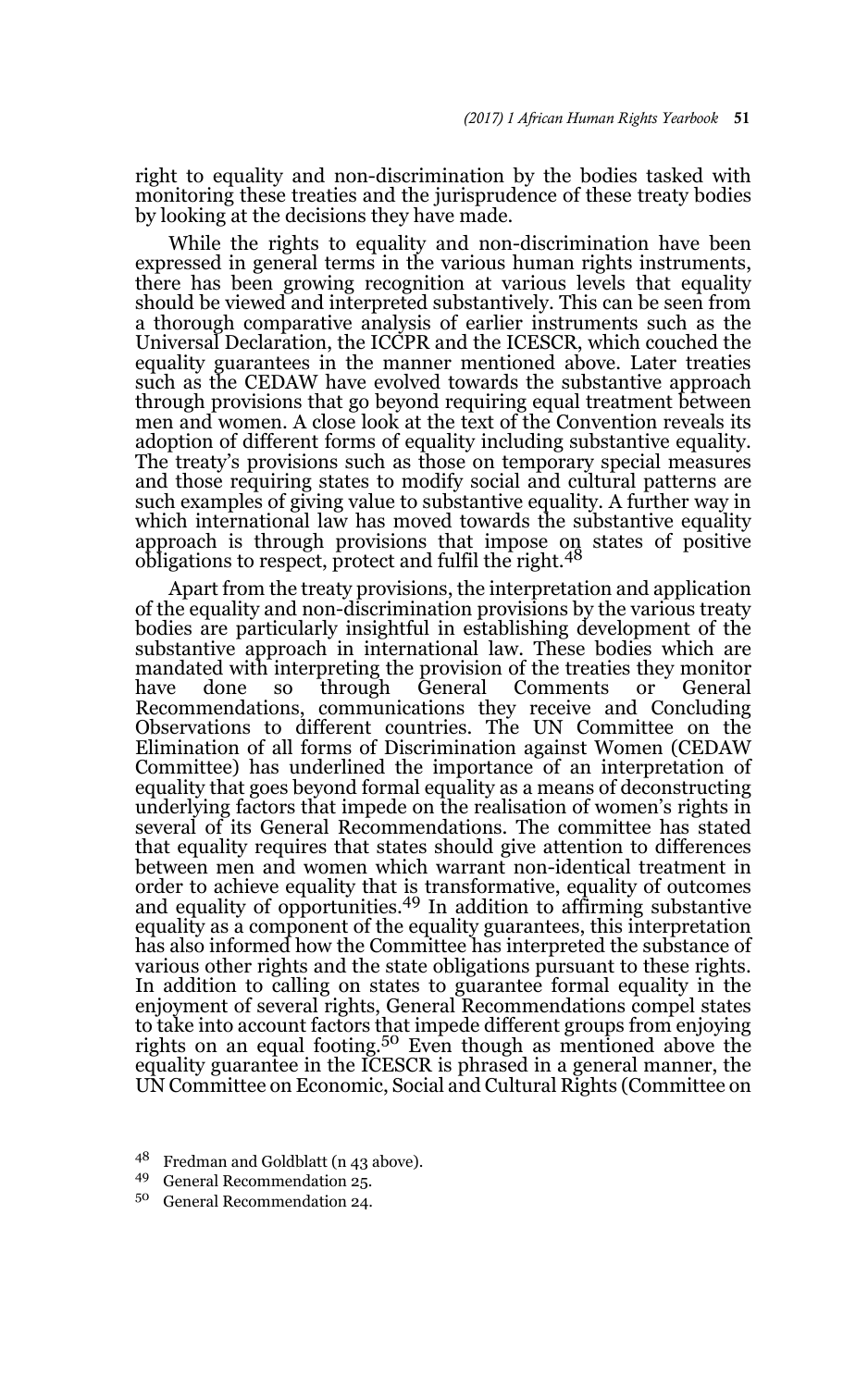CESCR) has also used its General Comments to elaborate that equality as provided for in its treaty also includes substantive equality.<sup>51</sup> Further, the Committee has stated that in ensuring equality it is permissible for states to give different treatment where it is a measure designed to suppress factors that perpetuate discrimination.<sup>52</sup>

The three committees have addressed the need to take into account various factors in all spheres of life that infringe on women's rights in several concluding observations to states. In particular, the CEDAW Committee has in a number of concluding observations criticised states on placing emphasis only on formal equality.53 In relation to redressing disadvantage it has consistently directed states to factors within the family that impede on equality.54 The Committees have focused on the differences in power within the marriage and inheritance practices. They have in addition directed states to target measures on achieving equality to groups of vulnerable women such as women with disabilities,55 rural women and indigenous women,56 to deal with institutional barriers that stand in the way of equality.

The CEDAW Committee has in its decisions been to a large extent applying an interpretation of substantive equality that is in keeping with its expression of substantive equality in the various General Recommendations. Cusack argues however that the consistency of the generous substantive interpretation has varied between different categories of rights.57 In keeping with the substantive equality interpretation requiring an acknowledgment of women's context, the CEDAW Committee has stressed the importance of taking into account women's specific needs, intersecting factors that make women vulnerable to inequality.58 It has emphasised the importance of eliminating gender stereotypes as a means of realising de facto equality.59 In *Kell v Canada*, the state was obliged to have taken into account the fact that the author was aboriginal and vulnerable. Similarly, in *Alyne da Silva Pimentel Teixeira v Brazil*, the Committee

- <sup>51</sup> General Comment 16.
- <sup>52</sup> General Comment 20.

<sup>53</sup> C Buckley, A Donald *et al* (eds) *Towards convergence in international human rights law: approaches of regional and international system*s (2016) 202.

<sup>54</sup> Concluding Observations on the initial, second and third Report of Djibouti, CEDAW Committee 28 July 2011 UNDoc CEDAW/C/DJI/CO1-3/2011, Concluding Observations on the Seventh Periodic Report of New Zealand, CEDAW Committee 27 July 2012 UNDoc CEDAW/C/NZI/CO/7(2012).

 $55$  As above.

<sup>56</sup> UN Committee on the Elimination of Discrimination Against Women, *Concluding Comments of the Committee on the Elimination of Discrimination against Women: Honduras*, 10 August 2007, CEDAW/C/HON/CO/6, http://www.refworld.org/docid/ 46d28100d.html (accessed 14 July 2017).

<sup>57</sup> S Cusack & L Pusey 'CEDAW and the rights to non discrimination and equality' (2013) 14 *Melbourne Journal of International Law* 16.

<sup>58</sup> *Kell v Canada* (26 April 2012), Communication 18/2008, UNDoc CEDAW/C/51/D/ 19/2008 (2012).

<sup>59</sup> *RB v Turkey,* Communication 28/201, CEDAW Committee (12 April 2012) UNDoc CEDAW/C/51/D/28/2010 (2012).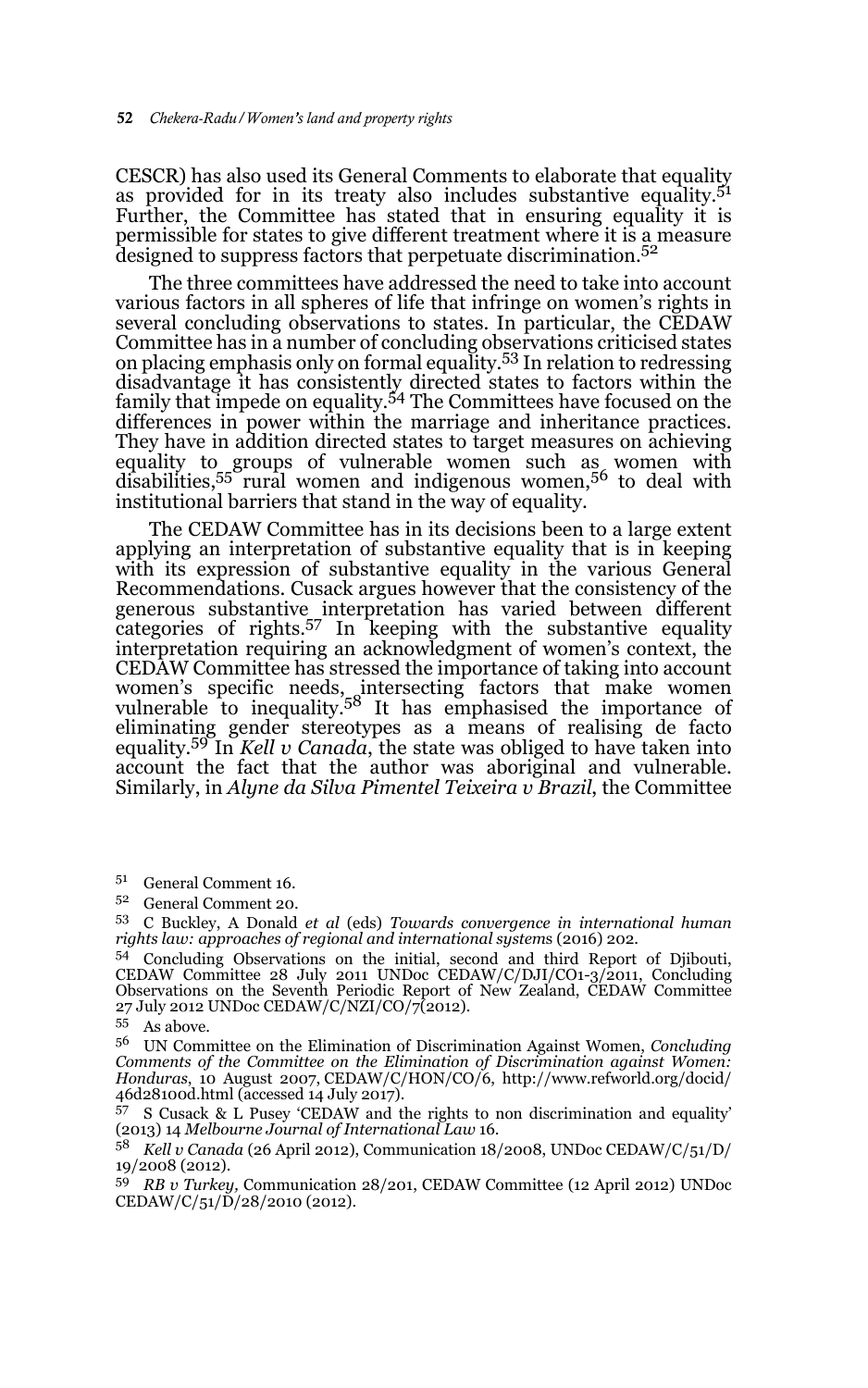adopted the intersectional approach which considered all factors about the author that had impeded the realisation of her right.

That the international human rights system has interpreted and applied equality and non-discrimination using a substantive lens shows what is possible in giving meaning to equality and for this reason provides a useful yardstick with which to look at this right within the African context.

### **6 THE APPLICATION OF EQUALITY AND NON-DISCRIMINATION IN THE AFRICAN UNION'S HUMAN RIGHTS SYSTEM**

In light of the various ways outlined above that show how substantive equality has been incorporated and interpreted in international human rights systems, this section turns to the African Union's human rights system in order to establish whether there has been a recognition and acceptance of substantive equality and if so how it has been assimilated and applied. The section looks at the various instruments, processes and mechanisms that set or develop norms within the African Union's human rights system.

In the African context, the equality guarantees are expressed within the two main treaties, namely, the African Charter on Human and People's Rights (African Charter) and the Protocol to the African Charter on Human and Peoples' Rights on the Rights of Women in Africa (African Women's Rights Protocol). In the African Charter, the provisions relevant to equality are found in articles 2 and 3 and 18(3). As with the earlier treaties under international law, the formulation of the guarantee to equality in article 3 is also in a general open textured manner without any expansion. Goldblatt and Fredman's have posited that the inclusion of positive duties on states to ensure equality is in accordance with substantive equality. Flowing from this argument, it could be that by virtue of the obligation in article 1 which requires states parties to the African Charter to 'undertake to adopt legislative or other measures to give effect' to rights accords with a substantive equality approach. Article 18(3) is a provision aimed at addressing discrimination against women. That the provision calls on states to 'ensure the elimination of every discrimination against women and also ensure the protection of the rights of the woman and the child as stipulated in international declarations and conventions' can be viewed as a call to not only pay attention to inequalities that are overt but to take a holistic approach. As Ngwena points out,

an intention by the drafters to give a generous interpretation to equality and nondiscrimination under the African Charter can also be inferred from the fact that article 18(3) implicitly appeals to other international treaties as one of the yardsticks for determining whether the state has complied with its non-<br>discrimination obligations.<sup>60</sup>

<sup>60</sup> C Ngwena 'Sexual health and human rights in Africa' http://www.ichrp.org/files/ papers/185/140\_Ngwena\_Africa\_2011.pdf (accessed 1 July 2017).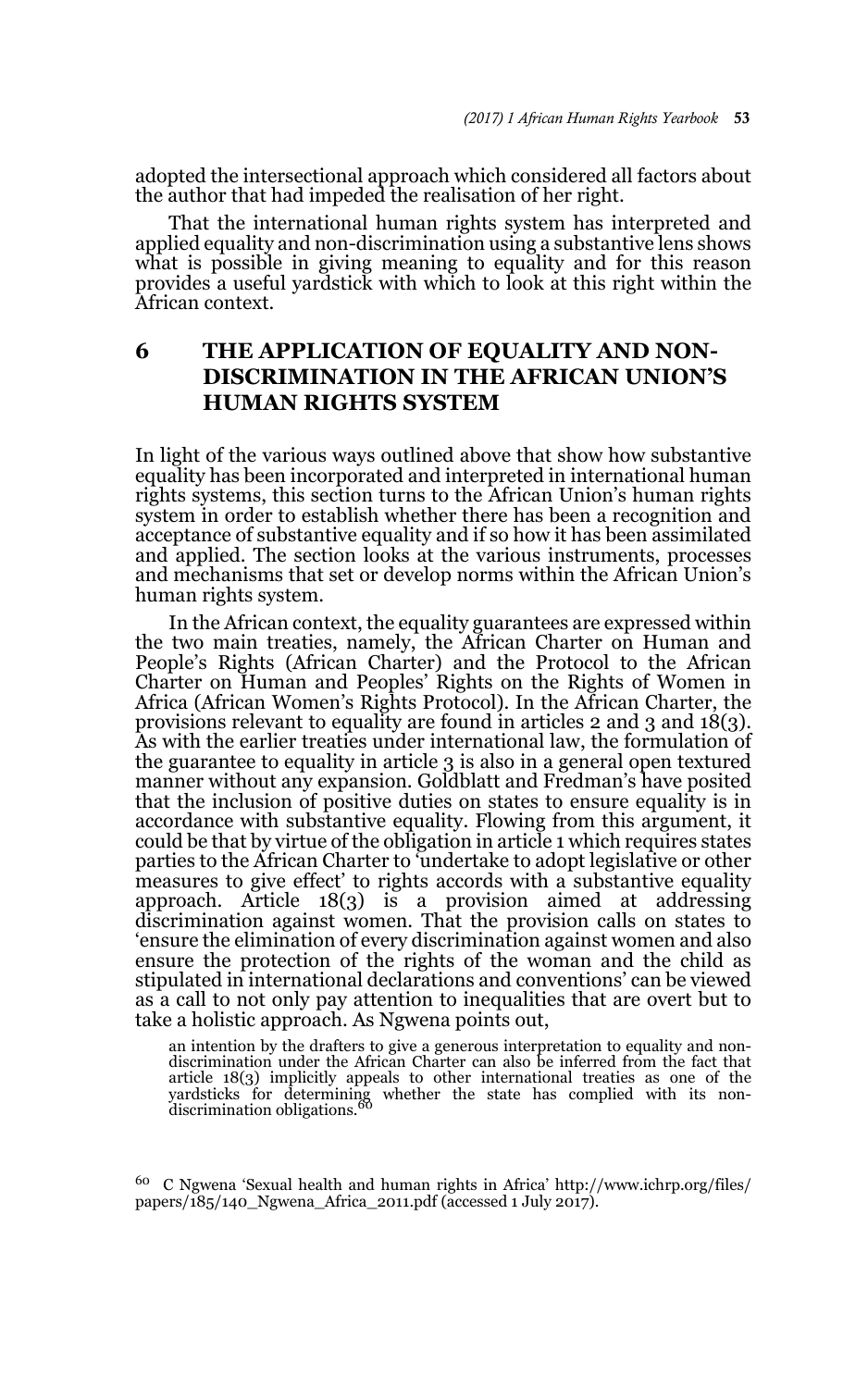On the basis of this assertion he argues that the wording of article 18(3) makes it possible to allow interpretation of equality as substantive as has been done by other treaty bodies.

The African Women's Rights Protocol 'completes, develops and specifies the gender equality and non-discrimination contained in the African Charter.'61 It contains several provisions guaranteeing the formal equality by requiring laws and practices that guarantee equal treatment between women and men. Article 8 of the African Women's Rights Protocol guarantees women and men equality before the law and equal protection of the law. The African Women's Rights Protocol, like its counterpart CEDAW, is also more expansive in the adoption of substantive equality in its provisions. The provision on elimination of discrimination in article 2 by requiring from states the effective application of the principle of equality, obliging states to 'take corrective and positive action in those areas where discrimination against women in law and in fact continues to exist', and requiring modification of social and cultural patterns of conduct of women and men accord with the conception of substantive equality. In this way the African Women's Rights Protocol acknowledges that women and men are not starting at the same point and the effect of other factors in the realisation of women's equality.

Further, the text in the provisions of the African Women's Rights Protocol have been very specific in calling on states to address imbalances fostering inequality that exist within the home and family setting. In particular article 16 addresses a number of factors that are causes of power imbalances within the family. The provisions such as article 5 calling for the elimination of cultural practises and stereotypes based on the superiority or inferiority of the different sexes, article  $\bar{5}(1)$ calling for the family education on maternity as a social function, attest to the recognition of factors that infringe on equality. In addition, other provisions such as article 9 providing for participative governance and women's governance in national politics, article 12 and article 13 obliging states to guarantee equal opportunities in education and employment resonate with the objectives of substantive equality.

Similarly, there are two bodies that have the mandate to interpret provisions of African Charter and the African Women's Rights Protocol. The African Charter makes provision for the establishment of the African Commission as a quasi-judicial body tasked with monitoring implementation of the African Charter's provisions and in article  $45(3)$ , and mandates the body with the interpretation of the Charter's provisions. On the other hand, the Protocol to the African Charter on Human and Peoples' Rights on the Establishment of an African Court on Human and Peoples' Rights (African Court Protocol) establishes the African Court on Human and Peoples' Rights (African Court) to strengthen the protective mandate of the African Commission. The jurisdiction of this court includes the interpretation and application of

<sup>61</sup> Buckley *et al* (n 53 above) 203.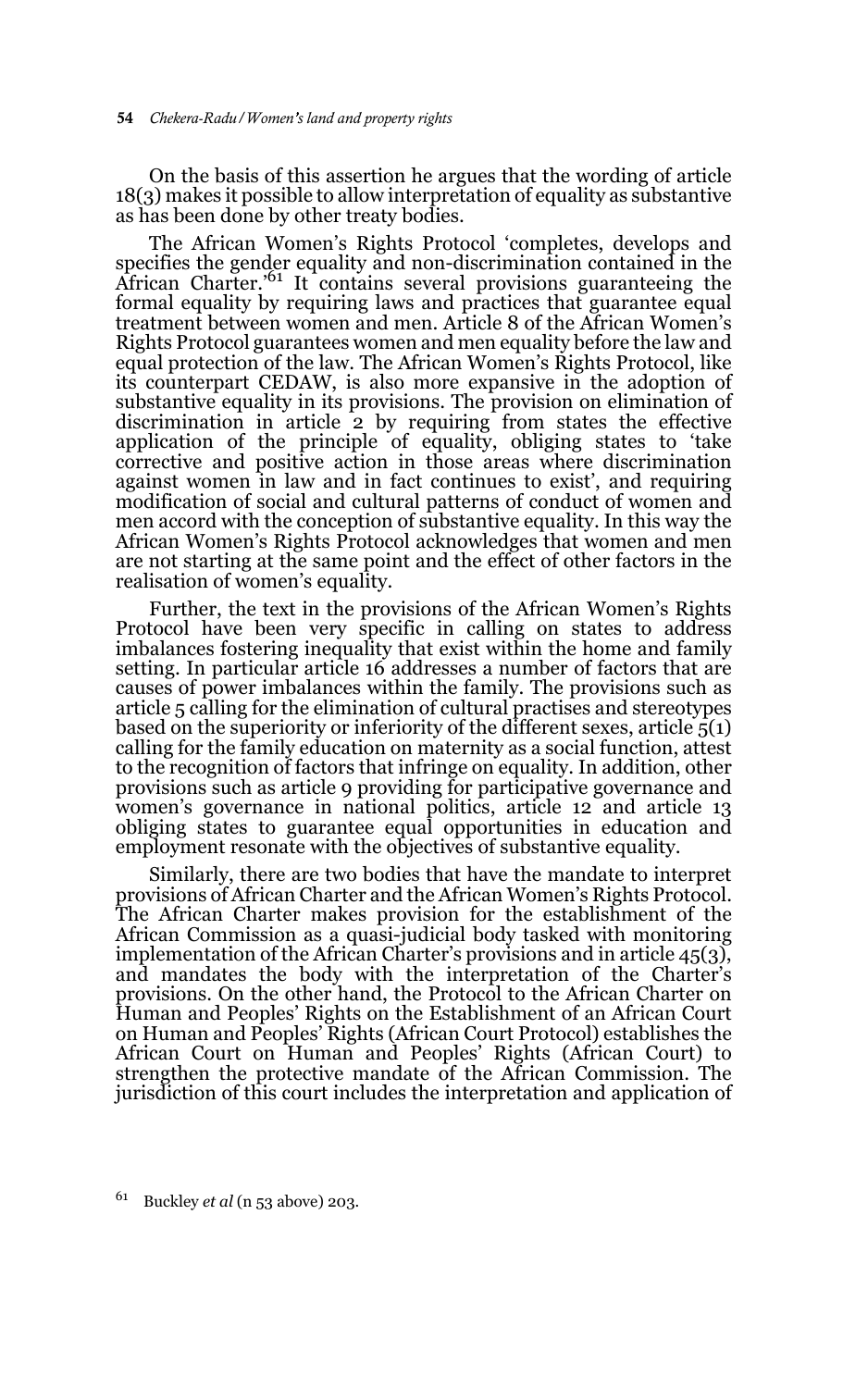the Charter, the Protocol and any other human rights instruments<br>ratified by states.<sup>62</sup> There are various processes at the disposal of these bodies through which they can elaborate on norms. Each of these processes produces standards of varying legal weight and include concluding observations and recommendations, general comments, advisory opinions. resolutions and decisions on communications. On the basis of the mandates of these bodies regarding interpretation and application of the provisions of the Charter and the African Women's Rights Protocol, the part that follows focuses on how these bodies have proceeded to interpret and apply the right to equality.

Unlike the deepened use of various means by treaty bodies in the international human rights systems, the elaboration of norms and content of rights in the African human rights system is still at a nascent stage. The African Commission has adopted only a handful of general comments and does not have a general comment that speaks exclusively to the right to equality. The approach in General Comment 2 interpreting provisions of article 4 allude to recognition on the part of the African Commission of substantive equality. The General Comment references the importance of removing impediments to health services reserved for women by addressing factors such as policies, sociocultural attitudes and gender disparities in the attainment of equality in health care.

The African Commission is empowered by the Charter to pass resolutions.63 Resolutions formulate and lay down principles and rules aimed at solving legal problems relating to human and peoples' rights and are generally categorised into three.<sup>64</sup> These are thematic resolutions. administrative resolutions and country specific administrative resolutions and country specific resolutions. In particular, the Commission has stated that its thematic resolutions 'elaborate in greater detail specific human right themes or a particular substantive right covered in the Charter.'65 The Commission has adopted a number of comprehensive resolutions in which it elaborates on several substantive rights.<sup>66</sup> However, it is yet to do the same with the right to equality.

The African Commission has also adopted a handful of guidelines but similar to the absence of a resolution on equality it does not have any guidelines that deal directly with the equality provisions in the treaties of the African Union. In its Guidelines on the Implementation of socio economic rights the Commission has however stated that

- <sup>63</sup> Article 45 of the Charter.
- <sup>64</sup> http://www.achpr.org/resolutions/about/
- <sup>65</sup> As above.

<sup>&</sup>lt;sup>62</sup> Articles 4 of the Protocol to the African Charter on Human and Peoples Rights on the Establishment of the African Court on Human and Peoples' Rights.

<sup>66</sup> 231: Resolution on the right to adequate housing and protection from forced evictions, Adopted at the 52nd Ordinary Session of the African Commission on Human and Peoples' Rights held in Yamoussoukro, Côte d'Ivoire, from 9 to 22 October 2012; 234: Resolution on the Right to Nationality e African Commission on Human and Peoples' Rights, meeting at its 53rd Ordinary Session held from 9 to 23 April 2013 in Banjul, The Gambia; 375: Resolution on the Right to Life in Africa - ACHPR/Res. 375 (LX) 2017 he African Commission on Human and Peoples' Rights, meeting at its 60th Ordinary Session held in Niamey, Republic of Niger, from 8 to 22 May 2017.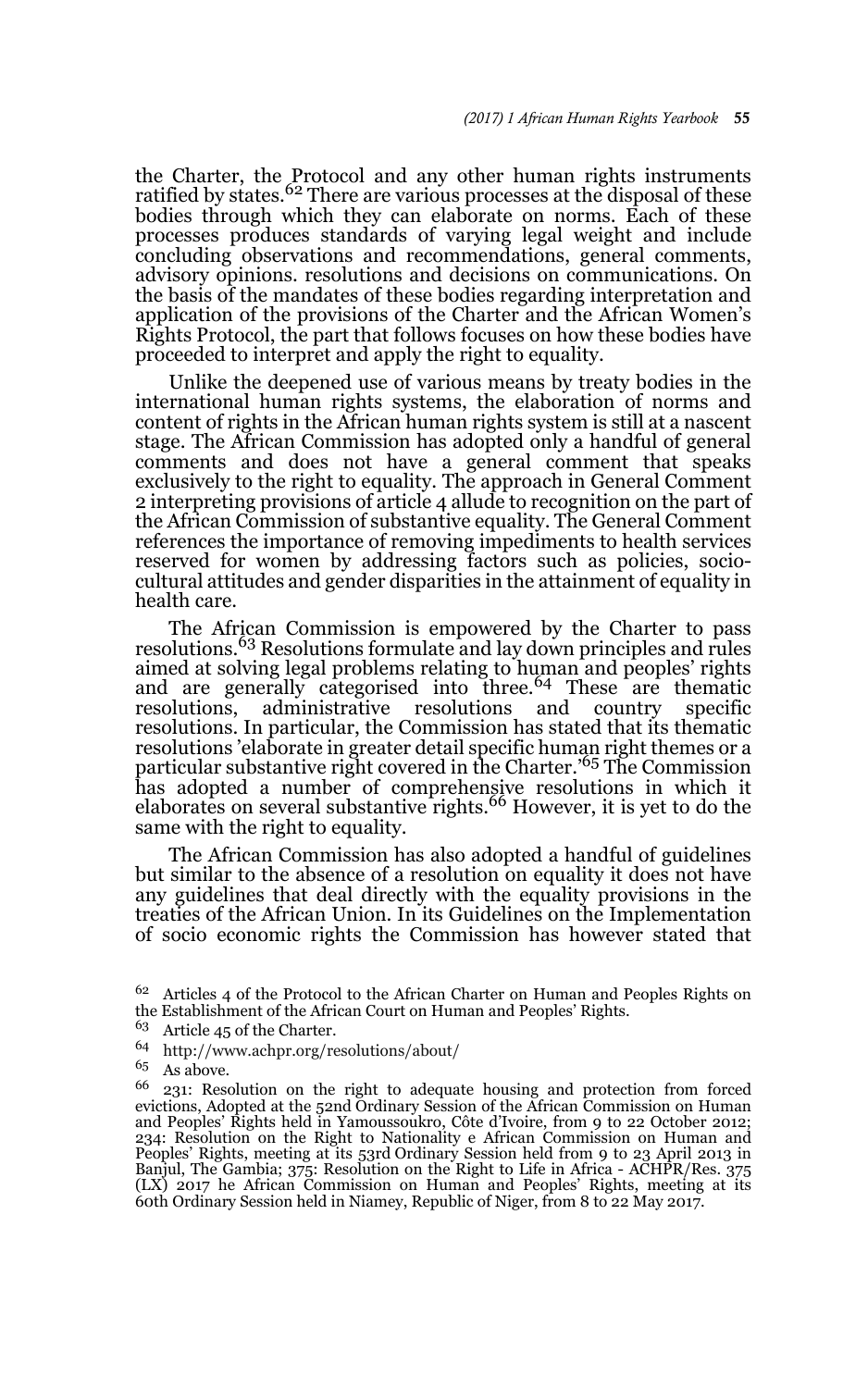'[g]uarantees of equality and non-discrimination should be interpreted, to the greatest extent possible.'67 In formulating effective equality in the enjoyment of socio economic rights, the Commission has included the hallmarks of substantive equality by obliging states to pay attention to vulnerable groups and the factors that impede their enjoyment of rights on an equal basis. Further, the Commission clearly states that the right to equality encompasses the adoption of special measures 'in order to reduce or suppress conditions that perpetuate discrimination and to realise substantive equality.'68 States are also required to take into account all patterns of inequality such as those based on sex, religion and ethnicity in measures aimed at ensuring equality.

The African Commission's concluding observations and recommendations to different states allow a glimpse of the body's interpretation of equality. The utility of concluding observations lie in the recommendations that the Commission gives to states on how to implement the provisions of the Charter or the obligations of states in relation to the rights in the African Union's treaties. The concluding observations to many African states have consistently included key components of a substantive equality approach. For instance, the Commission's observations and recommendations have highlighted that even in the presence of measures protecting the rights of women there are structural factors such as partriarchal cultures resulting in inequality which require attention in order to ensure women's actual enjoyment of the right to equality.<sup>69</sup>

Not only do these observations and recommendations recognise the need to consider the several factors that hamper the enjoyment of equality between different groups, the Commission has consistently, in keeping with substantive equality, commended or called upon states to implement measures that level the playing field between men and women and are aimed at ensuring equality. The Commission has on several occasions commended states on the implementation of provisional measures such as affirmative action in various spheres or called upon states to implement such measures.70 The concluding observations of the Commission have also addressed themselves to

<sup>68</sup> Principles and Guidelines on the Implementation of ESCR (n 18 above) paras 31 & 34.

<sup>67</sup> Principles and Guidelines on the Implementation of ESCR (n 18 above) para 31.

<sup>&</sup>lt;sup>69</sup> Concluding Observations and Recommendations on the Initial Periodic Report of<br>the Republic of Liberia on the Implementation of the African Charter on Human and Peoples' Rights. 55th Ordinary Session, held from 28 April to 12 May 2014, in Luanda, Angola, and adopted at its 17th Extra-Ordinary Session, held from 19 to 28 February 2015, in Banjul, The Gambia.

<sup>70</sup> Concluding Observations and Recommendations on the Initial and Combined Periodic Report of the Republic of Malawi on the Implementation of the African Charter on Human and Peoples' Rights (1995 – 2013) considered during its 56th Ordinary Session, held from 21 April – 7 May 2015 in Banjul, The Gambia and adopted 57th Ordinary Session held from 04 to 18 November, 2015, in Banjul, Republic of The Gambia; Concluding Observations and Recommendations on the Consolidated 2nd to 10th Periodic Report of the United Republic of Tanzania adopted at the 43rd Ordinary Session of the African Commission on Human and Peoples' Rights held from 7 to 22 May 2008, Ezulwini, Kingdom of Swaziland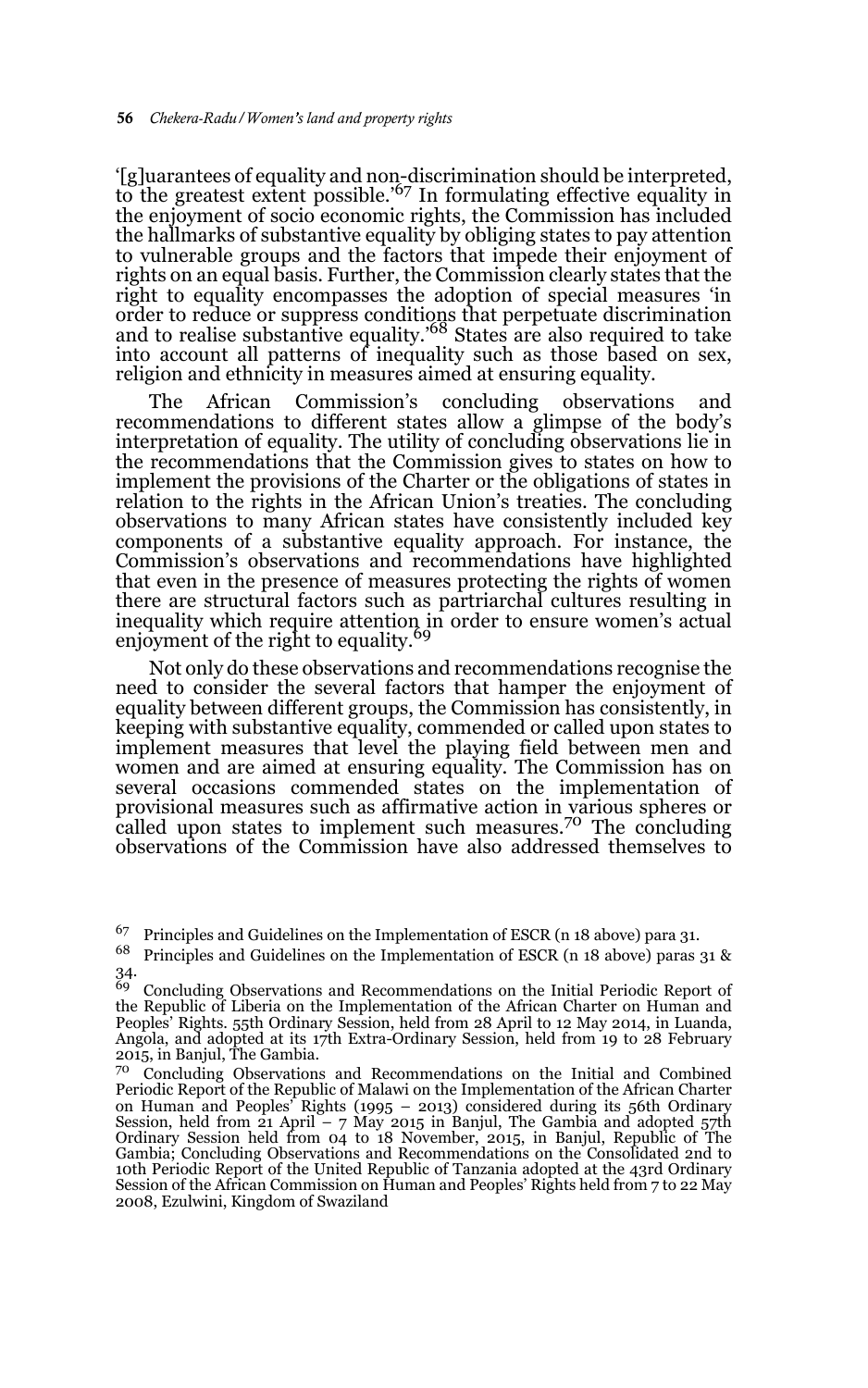other aspects of substantive equality such as the dismantling of gender inequalities and power disparities inherent within the family.<sup>71</sup>

To date, there is a dearth on jurisprudence on women's human rights within the African human rights system which makes it nearly impossible to assess the extent to which substantive equality has been interpreted in relation to women. Both the Commission and the Court have hardly dealt with communications on women's human rights. However, the bodies have been occasioned with the opportunity to deal with the right to equality. Predominantly the jurisprudence of the African Commission has favoured the formal approach to equality. Several communications have consistently referred to equality as requiring sameness in treatment. In *Zimbabwe Lawyers for Human Rights v Zimbabwe*, the Commission stated that equality at its most fundamental level 'is a principle under which each individual is subject to the same laws, with no individual or groups having special legal privileges.' In the communication the Commission does not go any further than this in defining equality. Similarly, in *Zimbabwe Lawyers for Human Rights and Institute for Human Rights and Development in Africa (on behalf of Andrew Barclay Meldrum) v Zimbabwe*, the Commission reiterates the above definition of equality and further explains that equality in Article 3(1) means that 'the right to equality before the law does not refer to the content of legislation, but rather exclusively to its enforcement.'72 In *Purohit and Moore v the Gambia*, the Commission stressed on the importance of article 3 as guaranteeing fair and just treatment of individuals within the legal system of a country.

In *Egyptian Initiative for Personal Rights and Interights v Egypt*, a case in which the complainants were all women and alleged an infringement of their equality right, the Commission similarly based it's decision on violation of equality by largely using the formal equality lens. Once again the Commission relied on its interpretation of equality espoused in the *Zimababwe Lawyers for Human Rights* decision which calls for sameness in the application of the law. While the Commission acknowledged that the state has an affirmative duty to prohibit discrimination,73 the decision does not go further to elaborate what the positive duty entails an exercise which perhaps might have resulted in the development of the Commission's substantive equality.

In *Equality Now and Ethiopian Women Lawyers Association (EWLA) v Federal Republic of Ethiopia*, the Commission persisted on a formal approach and pronounced that the guarantee in article 3 is

<sup>71</sup> Concluding Observations and Recommendations on the Initial Periodic Report of the Republic of Liberia on the Implementation of the African Charter on Human and Peoples' Rights considered at its 55th Ordinary Session, held from 28 April to 12 May<br>2014, in Luanda, Angola, and adopted at its 17<sup>th</sup> Extra-Ordinary Session, held from 19 to 28 February 2015, in Banjul, The Gambia.

<sup>72</sup> *Zimbabwe Lawyers for Human Rights & Institute for Human Rights and Development (on behalf of Andrew Meldrum) v Zimbabwe,* Communication 294/2004, 26th Annual Activity Report.

<sup>73</sup> *Egyptian Initiative for Personal Rights and Interights v Egypt* (2006) AHRLR 94 (ACHPR 2006 para 175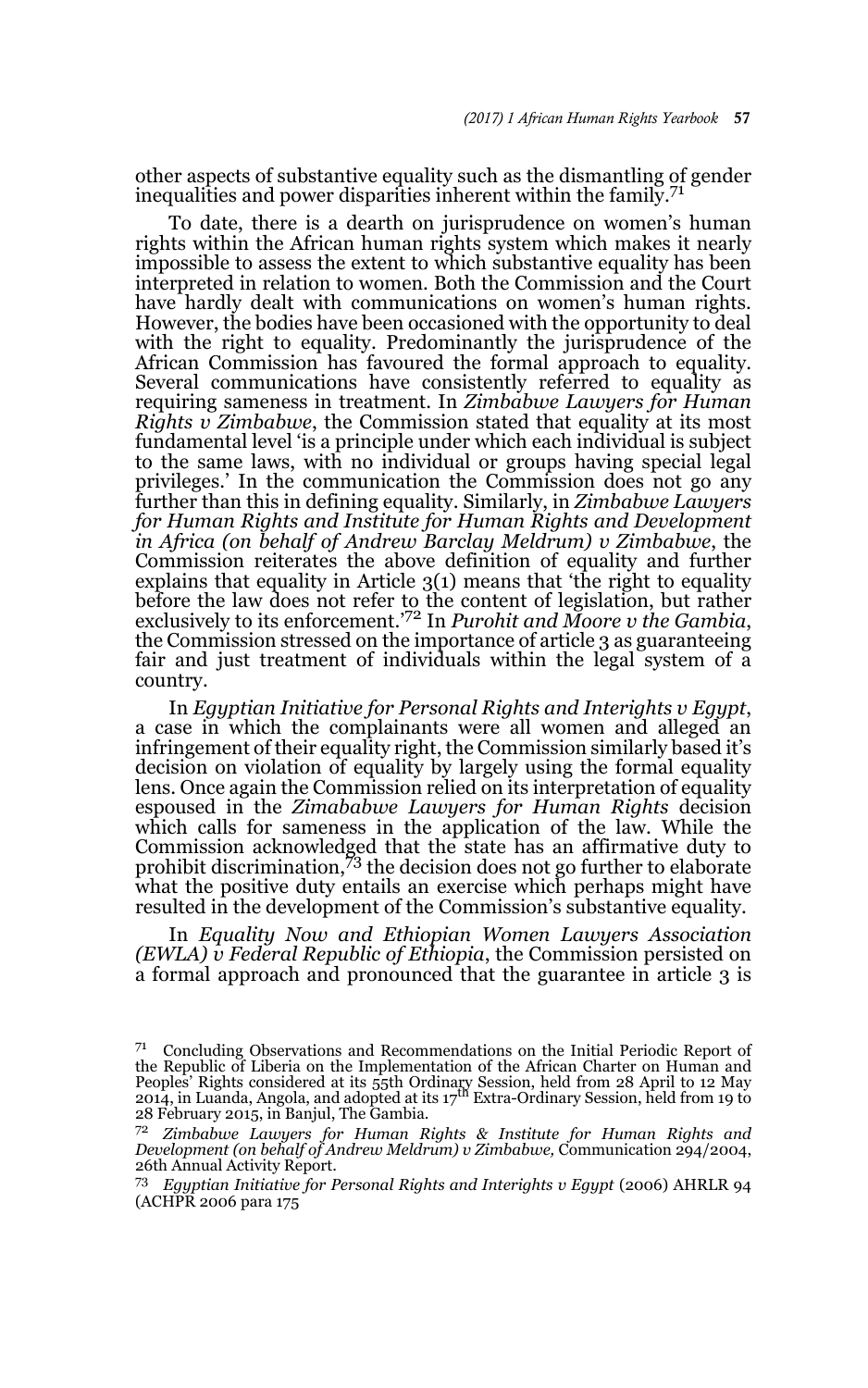'accorded to all persons in analogous situations in an equal manner and measure.'74 Grounding its enquiry in the prohibition on discrimination, the Commission focused itself to an enquiry on direct discrimination which like formal equality relies on the use of a comparator as opposed to indirect discrimination. An indirect discrimination enquiry would have enquired into whether a law, policy or action that is seemingly neutral results in disproportionate impact on a particular group.

The *Centre for Minority Rights Development and Minority Rights Group (on behalf of Endorois Welfare Council) v Kenya* did not deal with violations of the equality provisions of the Charter. However, it is one of the cases that displays aspects of a substantive approach to equality through the view it took on special measures. In response to state allegations that 'special treatment in favour of the Endorois might be perceived as being discriminatory,' the Commission established that in certain cases 'positive discrimination or affirmative action' is not discriminatory when employed for the purposes of helping to redress imbalance.<sup>75</sup>

The African Court is a relatively recent addition to the bodies of the African human rights system established 'to complement and reinforce the functions of the African Commission.<sup>76</sup> As a result of having in existence for a short period of time the Court has not had much of an opportunity to deal with cases that develop interpretation of the equality provisions.

While the jurisprudence of the African human rights system that shows a recognition of substantive equality has been limited it is worth mentioning that the Charter in articles 60 and 61 allows the Commission to be guided by international law and there have been communications in which the Commission has made reference to the jurisprudence of other bodies. In *Purohit*, the African Commission based on the similarities between article 13(1) of the African Charter and article 25 of the ICCPR endorsed the interpretation afforded to article 25 by the Human Rights Committee.77 While General Comment on article 25 does not relate explicitly to substantive equality, the value of the approach leaves room for the Commission to be inspired to develop its own jurisprudence on the basis of some of the progressive norms and standards developed by the other treaty bodies. On this basis it is hoped that in future when the treaty bodies are occasioned to deal with communications relating to women's property rights they will do so taking into account progressive developments that have taken place in other jurisdictions when using interdependence of rights.

<sup>76</sup> http://www.african-court.org/en/

<sup>74</sup> *Equality Now and Ethiopian Women Lawyers Association (EWLA) v Federal Republic of Ethiopia* para 142.

<sup>75</sup> *Centre for Minority Rights Development and Minority Rights Group (on behalf of Endorois Welfare Council) v Kenya* (2009) AHRLR 75 (ACHPR 2009) para 196.

<sup>77</sup> *Purohit and Moore v the Gambia* (2003) AHRLR 96 (ACHPR 2003).